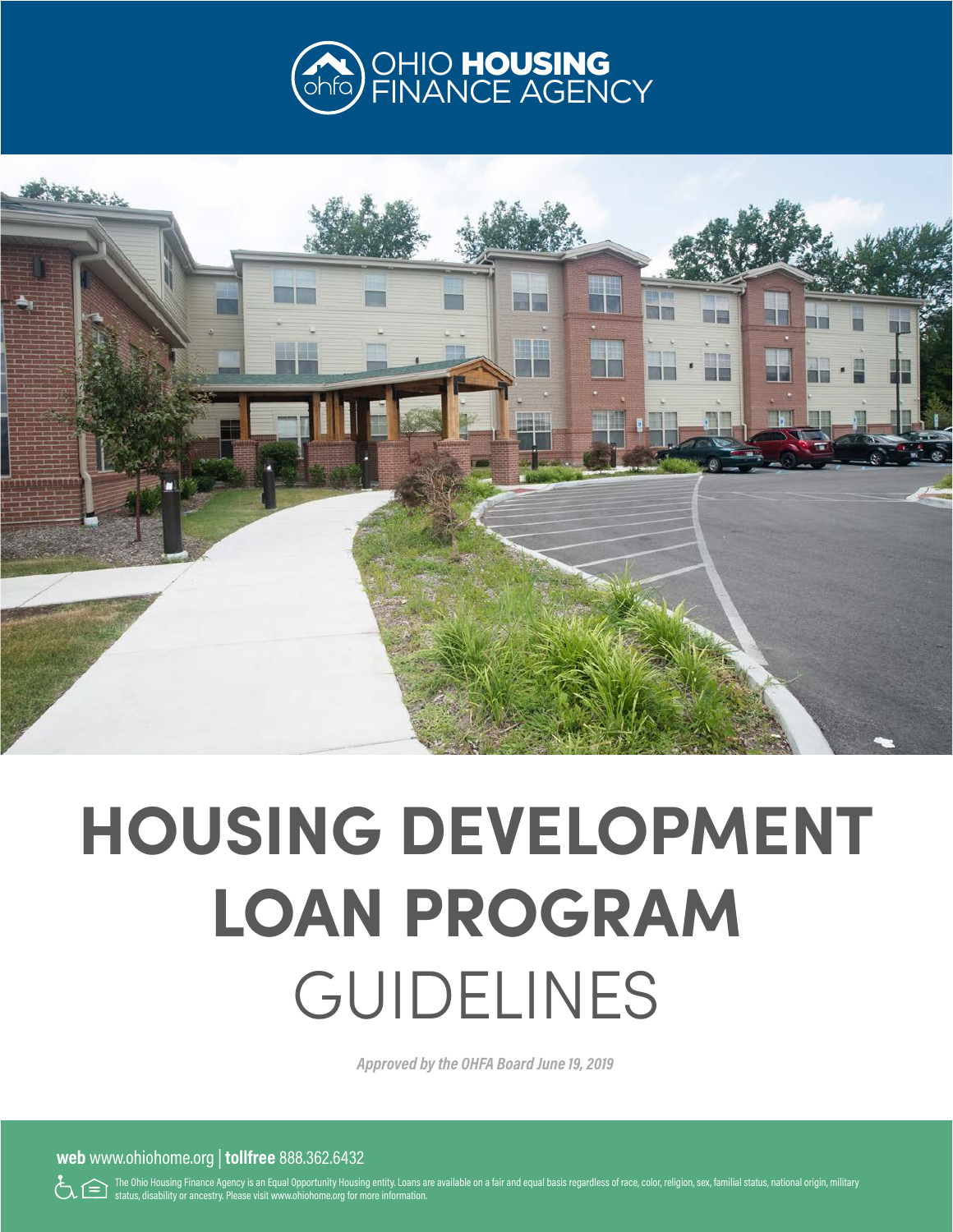# **TABLE OF CONTENTS**

| <b>APPENDIX A</b> |  |
|-------------------|--|
|                   |  |
|                   |  |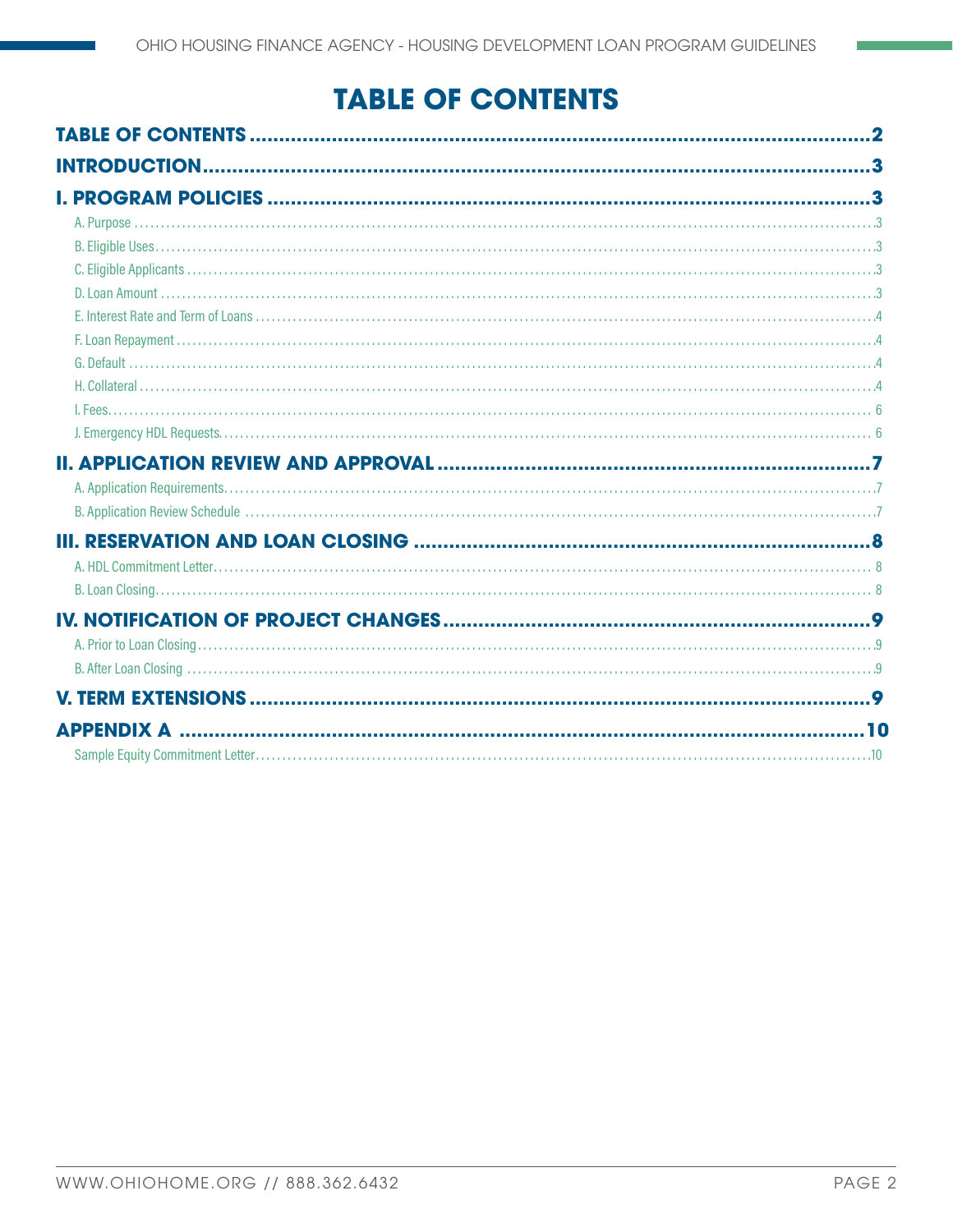# <span id="page-2-0"></span>**INTRODUCTION**

The Housing Development Loan program was established by the Ohio Revised Code Chapter 175 and further promulgated in Ohio Administrative Rules Chapter 175.

The HDL program is administered by the Ohio Housing Finance Agency and receives its funding through unclaimed funds from the Ohio Department of Commerce. Because these funds must be repaid to the Department of Commerce, they are not considered to be "risk-based". OHFA requires that applicants provide sufficient collateral to ensure repayment of their obligation(s). Those unable to meet the collateral requirements are advised to pursue funding through other OHFA gap financing programs.

All funds awarded through the HDL program are contingent upon the availability of funds to OHFA and are subject to approval by the OHFA Board.

These guidelines provide an overview of the current policies and procedures of OHFA and its Board in regards to the HDL program. These guidelines are subject to change in the future, pending developments in state legislative requirements and/or OHFA policy. OHFA reserves the right to make changes or amendments to these guidelines at any time and to limit loan funding based on funding availability.

# **I. PROGRAM POLICIES**

# A. Purpose

The HDL program provides short-term, low-interest loans to developers who have an award of housing credits through either the competitive (9%) housing tax credit program or the Bond Gap Financing program. The loan is a flexible tool that can be used to bridge equity, providing interim financing at a low interest rate for deferred equity resulting from the sale of Low-Income Housing Tax Credits.

The request for funding must be submitted with the Affordable Housing Funding Application for each project. Borrowers must complete the HDL section of the application for the development program to which they are applying.

Underwriting criteria, occupancy, affordability and government notification requirements will be consistent with the current Qualified Allocation Plan and the Multifamily Underwriting and Implementation Guidelines.

## B. Eligible Uses

Use of the HDL is limited to bridging the equity pay-ins from a sale of LIHTCs. Loans may be used in one of two ways:

*1. Construction and Permanent Financing*

HDLs may be used to bridge equity pay-ins during construction of a development. The HDL can transition to permanent financing during post-construction. Collateral during construction and permanent financing must be the same collateral.

Only projects that provide the assignment of Qualified Cognovit Investor Notes as collateral may utilize the HDL during construction. A Fund Note provided by the Investor may be accepted as collateral, subject to OHFA approval.

*2. Permanent Financing only*

HDLs may be used to bridge equity pay-in post-construction.

# C. Eligible Applicants

Eligible applicants include sponsors and private developers that have been awarded either competitive (9%) or non-competitive (4%) tax credits.

## D. Loan Amount

#### **Competitive/9% tax credit applications:**

• Maximum loan request: \$1.25 million (\$1.75 million for applications competing in the Permanent Supportive Housing pool)

#### **Non-competitive/4% tax credit applications (applying through BGF program):**

• Maximum loan request: \$2 million

Should funds remain or additional funds become available, OHFA reserves the right to increase or decrease the maximum loan amount for housing credit projects.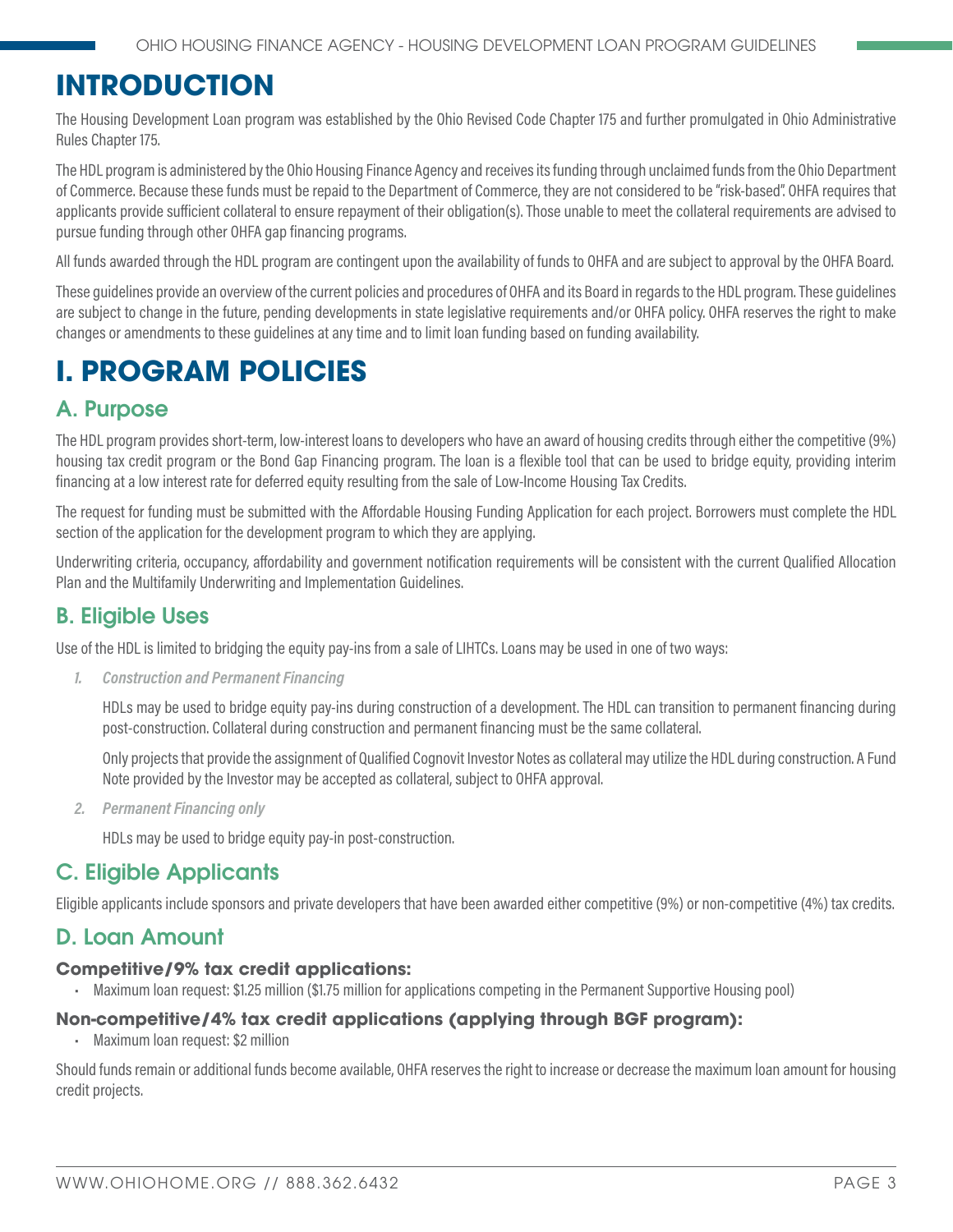# <span id="page-3-0"></span>E. Interest Rate and Term of Loans

#### **Construction/Permanent Financing:**

- Interest rate: 2.5%\*
	- *\*When used during construction, interest will not accrue and payments will not need to be paid on the HDL.*
- Maximum Term: 10 years
- Minimum Term: 5 years

#### **Permanent Financing:**

- Interest rate: 2.25% per annum
- Term: 10 years maximum

#### F. Loan Repayment

#### **Construction/Permanent Financing:**

• Interest will begin to accrue after the second anniversary date of the loan closing. Repayments shall commence no later than the third anniversary date of the loan closing and must consist of equal annual payments of principal and interest for the term of the loan.

#### **Permanent Financing:**

• Repayment shall commence no later than the first anniversary date of the loan closing and must consist of equal annual payments of principal and interest for the term of the loan.

No balloon payments will be considered for the repayment of an HDL. A prepayment penalty may apply if the HDL is used during construction and paid off prior to meeting the minimum term.

## G. Default

Events of default, remedies and default rate will be outlined in the Loan Agreement.

Once default occurs, OHFA will evaluate the development team and determine which members will be ineligible to participate in future OHFA programs. Staff will also determine if the ineligible party is involved in any other application(s) that have not yet closed to determine how OHFA will proceed.

Future participation in OHFA programs after an event of default has been cured will be made subject to such terms and conditions as OHFA staff and/or the OHFA Board may impose.

## H. Collateral

Collateral must be in a form and value adequate to secure the amount of the principal and interest accrued during the life of the loan term. Collateral may include, but is not limited to, the following:

#### **Construction/Permanent Financing:**

- Assignment of Qualified Cognovit Investor Note, as defined below; or
- A Fund Note provided by the Investor, subject to OHFA approval.

#### **Permanent Financing:**

- Assignment of Qualified Cognovit Investor Note, as defined below;
- Pledge of Subscription Agreements, as defined below;
- Qualified Letter of Credit, as defined below;
- Qualified Cognovit Corporate Guaranty, as defined below; or
- Other forms of collateral, as defined below.
	- *1. Assignment of Qualified Cognovit Investor Note*

A Qualified Investor Note is an unconditional, negotiable cognovit promissory note that satisfies all of the following criteria:

a. Maker of the Investor Note ("Maker") is an investor of a duly admitted limited partner or investor member ("Equity Provider") of the borrower, or in the Equity Provider's authorized affiliate, assignee, successor in interest or other duly admitted substitute for the Equity Provider;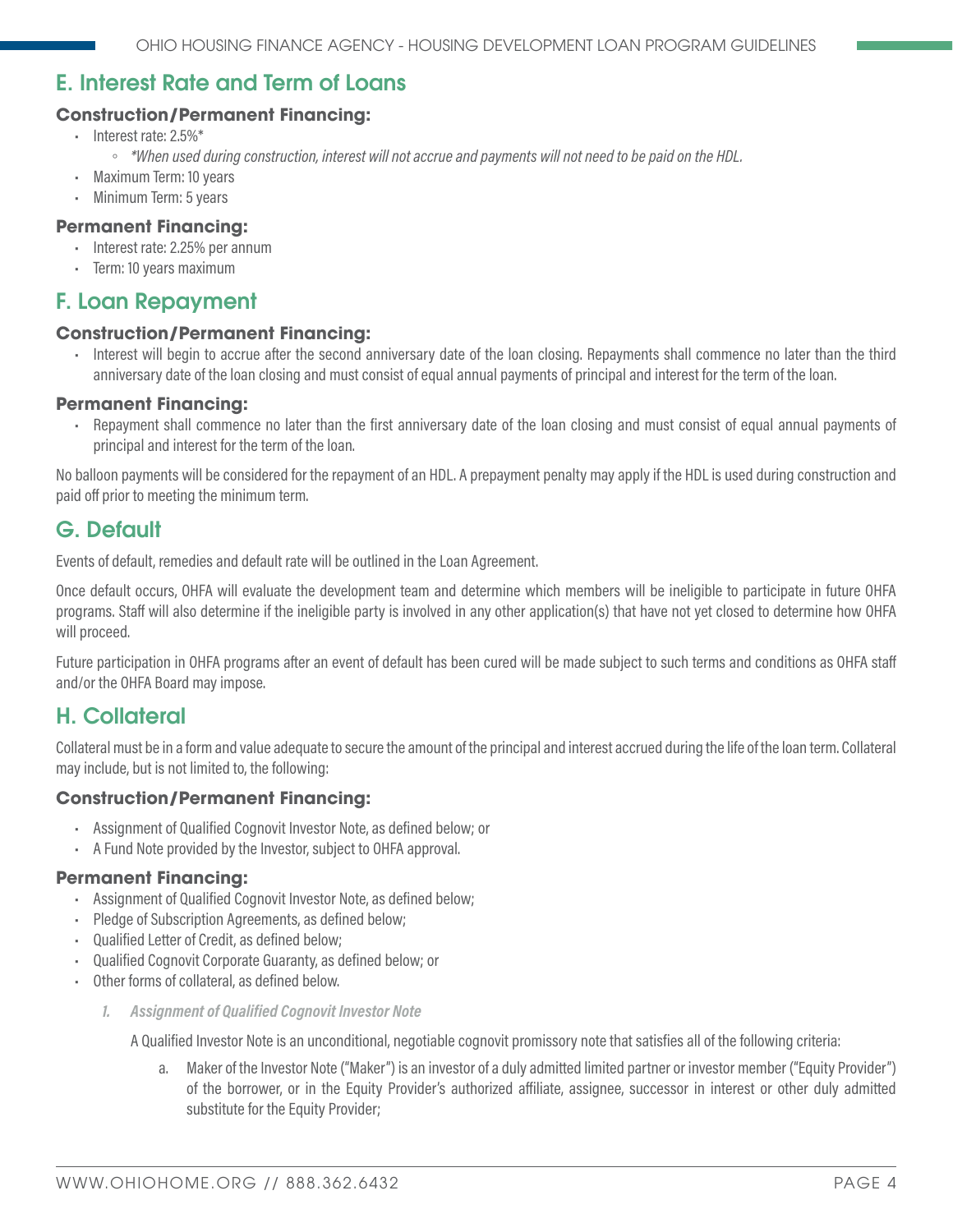- b. Investor note does not state any payment conditions and does not refer to any extraneous agreements for ancillary terms of payment, or the Partnership agrees to make all agreements available for legal staff review (a "timing or demand" requirement will not render the Investor Note conditional);
- c. Investor Maker waives all defenses to payment as to OHFA (or a lender-pledgee of the note) in language customary for private sector bridge lenders;
- d. Remaining term of the Investor Note is not less than the term of the HDL;
- e. Outstanding, original available balance of the Investor Note is not less than the aggregate amount of the principal and interest for the entire HDL term; and
- f. Qualified Investor Notes must be accompanied by a pledge of the equity provider's ownership interest in the project. Investor Notes that do not meet the above criteria must be accompanied by a cognovit guaranty for the investor's corporate parent entity.
- *2. Pledge of Subscription Agreements*

In lieu of Qualified Investor Notes, where such notes are unavailable, subscription agreements can be given as collateral subject to OHFA's review and approval. OHFA will accept subscription agreements from a Syndicator as collateral with all of the following conditions:

- a. The individual investors must be identified in the subscription agreements prior to closing and the funds pledged in such agreements must be readily available and identifiable;
- b. The HDL will be closed only during conversion to permanent financing. The HDL will not be able to be used during construction; and
- c. The term of the HDL may be no more than five years.
- *3. Qualified Letter of Credit*

A Qualified Letter of Credit is an irrevocable letter of credit that is issued by a federally-insured national banking association ("issuing bank") acceptable to OHFA and that satisfies all of the following criteria:

- a. Borrower provides issuing bank's FDIC certificate number to OHFA;
- b. Letter of Credit is issued using a form acceptable to OHFA with immediate access available to OHFA in the event of a default;
- c. The expiration date for the letter of credit must exceed the maturity date of the HDL, plus the grace period, if any, following default, by not less than 10 business days; and
- d. Amount of the letter of credit must not be less than the aggregate principal and interest of the loan for the entire term of the housing development loan.
- *4. Qualified Corporate Cognovit Guaranty*

A Qualified Corporate Cognovit Guaranty ("Guaranty") is an irrevocable and unconditional, payment guaranty of the outstanding principal balance, accrued interest, and costs and charges of the housing development loan that satisfies all of the following criteria:

- a. Guaranty agreement is cognovit and in a format acceptable to OHFA;
- b. Guaranty specifies Franklin County, Ohio as venue for enforcement and specifies Ohio law as the choice of laws;
- c. Guarantor furnishes resolutions from the Guarantor's board specifically authorizing the Guaranty. OHFA reserves the right to request that parties other than the director provide evidence of the authority of certain individuals to execute the guarantee; and
- d. The AHFA must evidence that adequate consideration exists for the Guaranty being offered. OHFA reserves the right to require the Guarantor to furnish an attorney opinion letter stating that there is adequate consideration for the Guaranty.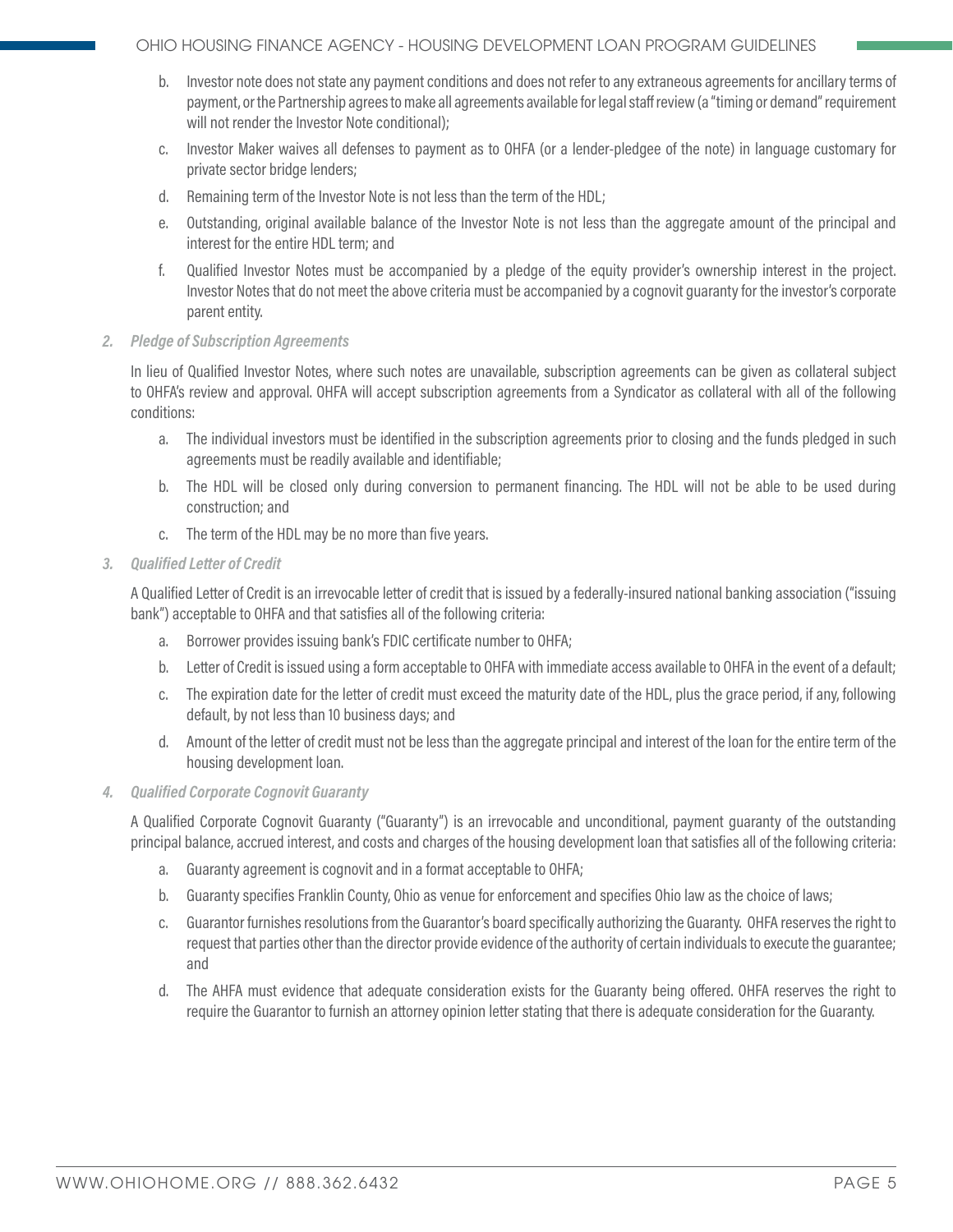<span id="page-5-0"></span>*5. Other Forms of Collateral*

Other collateral that meets all of the below criteria below may be considered:

- a. The pledged assets must be unencumbered and approved by OHFA and are not dependent on and are exclusive of the value of the HDL loan.
- b. The value of the collateral is equal to or greater than  $1\frac{1}{2}$  times the amount of the loan.
- c. The collateral is unconditional and immediately available to OHFA upon an event of default.
- d. The proposed term of the HDL loan may not exceed five years.
- e. The applicant must identify the source of funds which will be used to repay the loan, which must be sufficient to make the annual payment of both principal and interest.
- f. The collateral is available only for housing development loans that close after the project has submitted all documentation required for the issuance of the Form 8609.

## I. Fees

| <b>Application Fee</b>                                                         | \$600, due at Final Application submission                                                       |  |  |  |
|--------------------------------------------------------------------------------|--------------------------------------------------------------------------------------------------|--|--|--|
| <b>Loan Servicing Fee</b>                                                      | \$1,000/year, full amount due at closing. OHFA will not reimburse this fee if the loan pre-pays. |  |  |  |
| <b>Loan Closing Fee</b>                                                        | \$1,000 for each Limited Partner (LP), due at closing                                            |  |  |  |
| <b>Loan Commitment Extension Fee</b>                                           | \$1,000 annually, pro-rated monthly                                                              |  |  |  |
|                                                                                |                                                                                                  |  |  |  |
| <b>Loan Commitment Reinstatement Fee</b><br><i>(if commitment has expired)</i> | \$250                                                                                            |  |  |  |
|                                                                                |                                                                                                  |  |  |  |
| <b>Adding Limited Partners/</b><br><b>Amortization Schedules</b>               | After OHFA Board Approval but before closing: \$1,500 per LP                                     |  |  |  |
|                                                                                | After submitting a closing request: \$2,000 per LP                                               |  |  |  |
|                                                                                | Each amortization schedule after the first: \$1,000 per LP                                       |  |  |  |
| <b>Changes in Legal Documents</b>                                              | \$250                                                                                            |  |  |  |
| Checks that do not clear due to<br>insufficient funds                          | \$25                                                                                             |  |  |  |

#### **Waiver of Fees**

Applicants may request a waiver of fees due to extenuating circumstances beyond their control. However, it will be the applicant's responsibility to document these circumstances. Waiver requests will be subject to OHFA's approval process.

## J. Emergency HDL Requests

Projects already placed in service that encounter an emergency or disaster that may lead to resident displacement may apply to OHFA for an Emergency HDL. Emergency HDL requests are subject to the availability of funds.

The Emergency HDL is intended to be a short term loan similar to a traditional HDL and must meet all HDL collateral requirements. The terms of the Emergency HDL will be set at OHFA's discretion.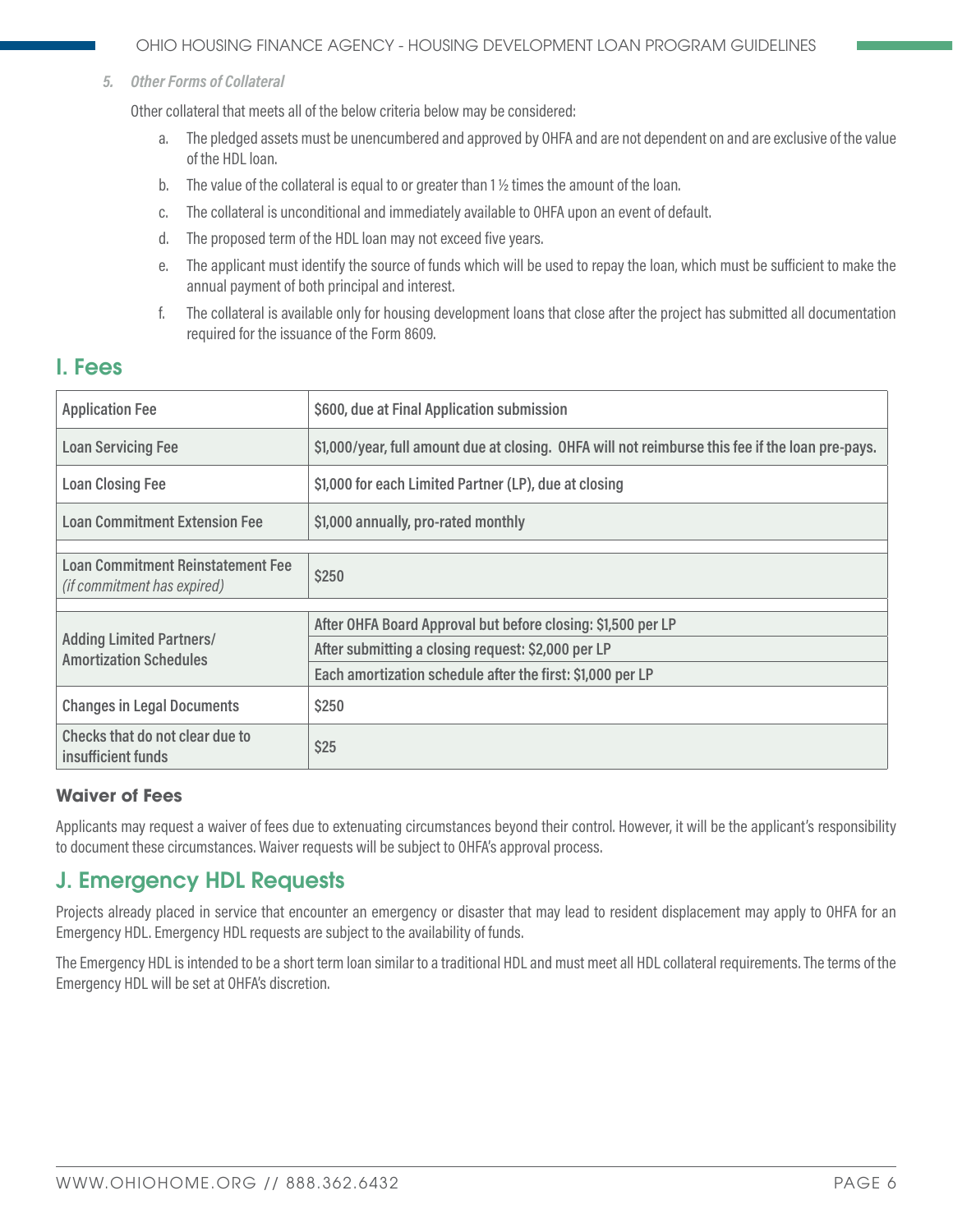# <span id="page-6-0"></span>**II. APPLICATION REVIEW AND APPROVAL**

Except for Emergency HDL requests, requests for HDLs are submitted and reviewed concurrently with requests for funding through the applicable tax credit program.

Once formal underwriting has begun, the applicant will be sent a list of questions and any requests for credit-worthiness information. The project will not move through the approval process until all of the information requested by OHFA has been received and reviewed.

# A. Application Requirements

Borrowers must complete the HDL section of the AHFA for the development program to which they are applying. Underwriting criteria, occupancy, affordability and government notification requirements will be consistent with the current Qualified Allocation Plan and the Multifamily Underwriting and Implementation Guidelines.

Additionally, conditional equity commitment letters will be required. A sample equity commitment letter can be found in Appendix A. OHFA will evaluate the conditional equity commitment provided by the syndicator/investor at final application.

At a minimum, conditional equity commitments must include the following:

- Project information: project name, address, GP name
- Ownership interest of the LP (99.9%, 99.99%)
- **LIHTC Allocation**
- HDL Loan Amount
- HDL Interest Rate
- HDL Term
- Gross LIHTC Equity
	- Gross Equity Cents on the LIHTC
- Net LIHTC Equity (Net of HDL Interest)
- Net Equity Cents on the LIHTC
- Estimated benefit of the HDL
- **Equity Pay-in Schedule**
- **Collateral**

NOTE: Interest paid on the HDL is not a direct cost to the project and cannot be reflected in the development budget. All costs associated with the HDL must be factored into the syndicator's equity contribution.

## B. Application Review Schedule

Loan underwriting and processing is accomplished prior to a formal review process by OHFA management and the OHFA Board. Once formal underwriting has begun, the applicant will be sent a list of questions and any requests for credit-worthiness information by the project analyst. The project will not move through the approval process until all of the information requested by the analyst has been received and reviewed.

Below is the general timeframe in which projects will be reviewed and approved:

- OHFA Peer Review: two weeks prior to Multifamily Committee meeting
- OHFA Multifamily Committee meeting: second Wednesday of the month
- OHFA Board meeting: third Wednesday of the month

#### **Previously-approved HDLs:**

If a loan has been approved but not yet closed, any requests for changes which are subject to OHFA Board approval must be provided to OHFA staff 30 days prior to the OHFA Peer Review meeting to be considered for approval in the same month.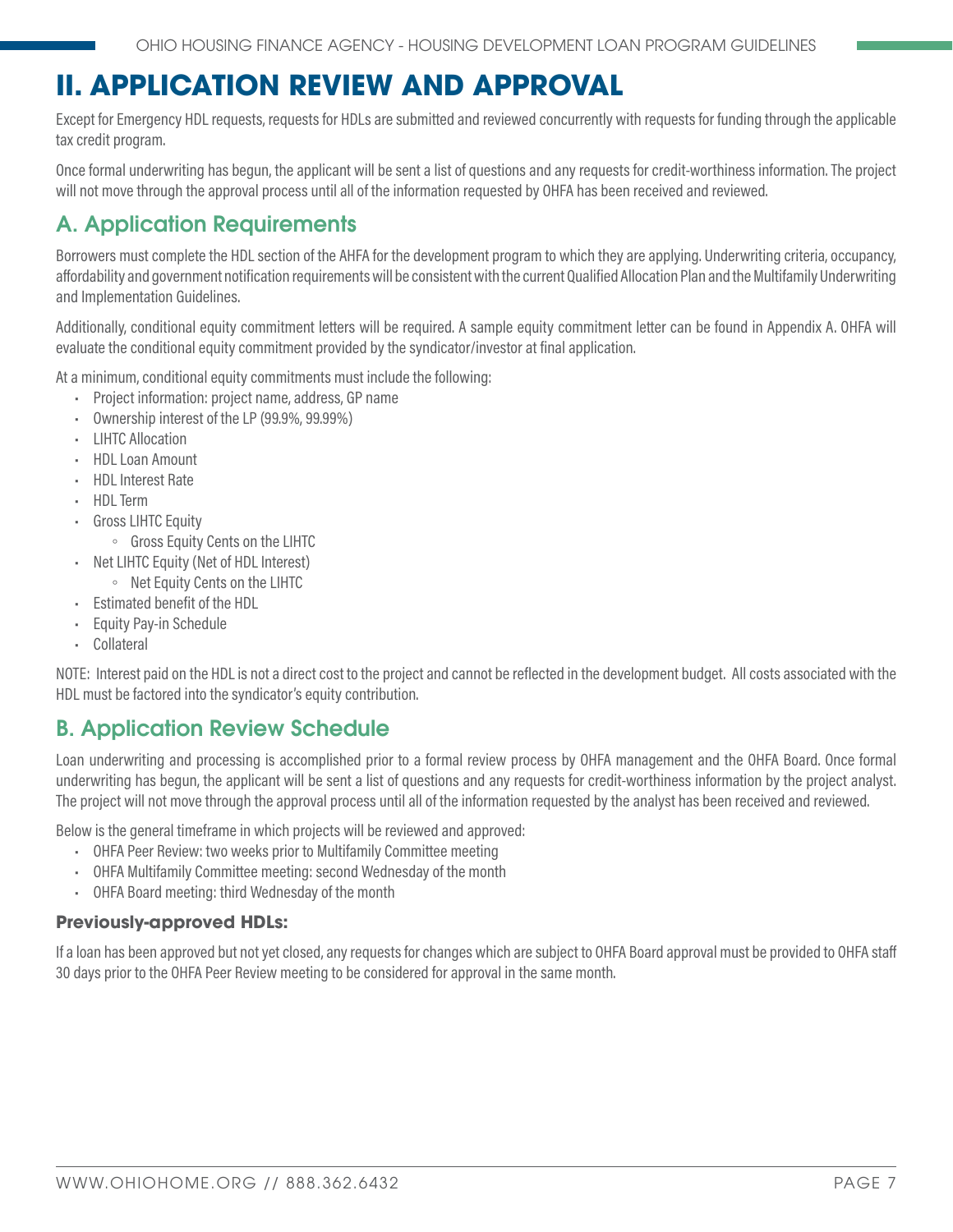# <span id="page-7-0"></span>**III. RESERVATION AND LOAN CLOSING**

# A. HDL Commitment Letter

Once the OHFA Board has approved the HDL, OHFA will provide the borrower with a conditional commitment letter outlining terms and conditions along with the tentative amortization schedule and executive summary. The letter will also include an expiration date before which the project must close on the HDL.

The commitment letter must be signed by the borrower and returned to the project analyst within 30 days from the date of the letter.

#### **Extension of Loan Commitment**

To extend a commitment beyond the expiration date stated in the commitment letter, the borrower must submit a formal written request to OHFA. OHFA will not accept a request from an attorney's office.

The extension request must be received by OHFA at least seven business days prior to the expiration date and should detail why the extension is necessary.

It is the borrower's responsibility to ensure that all commitments are current. OHFA will only review requests to extend an HDL commitment that is not yet expired. Applicants may be required to submit additional documentation and a meeting may be scheduled with the borrower. The combination of all loans will not exceed 120 months in length.

#### **Reinstatement of Loan Commitment**

If a commitment expires, or if the borrower fails to notify OHFA regarding an extension at least five working days prior to a commitment expiration date, the borrower must submit a formal written request to have the commitment reinstated, which must include:

- The project name and tracking number;
- The reason the additional time is necessary;
- How much additional time will be necessary; and
- What measures will be implemented to ensure the reinstated commitment will not be allowed to expire.

If the request for reinstatement is approved, the borrower must submit a Loan Commitment Extension fee in addition to a Loan Commitment Reinstatement fee. Once the fees have been received by OHFA, the commitment will be automatically extended for 12 months.

## B. Loan Closing

In order to initiate the process of closing the HDL, the borrower must submit a written request for closing to OHFA's legal staff. Requests should be made 60 days in advance of the desired closing date.

OHFA will send the borrower a closing checklist, which will detail all of the standard supporting documentation required for the loan closing along with any required additional closing conditions unique to the project. Closing documents will not be drafted and a closing date will not be established until all required Due Diligence has been received and reviewed by OHFA's legal counsel, and all applicable fees have been paid.

Contact information for OHFA legal staff and sample closing checklists can be found on the [OHFA Loan Closing webpage.](http://ohiohome.org/ppd/legal.aspx)

#### **Permanent Financing – Closing Requirements**

Projects not utilizing the HDL during construction must close on permanent financing prior to or concurrent with the closing of all other permanent financing sources and OHFA must have received a fully completed request for Form 8609.

If extenuating circumstances prevent this, the borrower must notify OHFA in writing, indicating both the reasons for the delay and the anticipated closing date. Acceptable circumstances that would permit delay include federal insurance or quasi-federal agency insurance to be placed on a loan, subject to satisfaction of standard conditions, such as stabilized occupancy. Standard conditions of non-insured loans and mini-perms are not acceptable. Projects will be monitored monthly as to the status of the permanent financing. However, the collateral for the HDL must be in place and secure before the applicant may close on the award.

For projects that do not have federal insurance or quasi-federal insurance, OHFA will review requests to waive this requirement on a case-by-case basis and will approve only in extenuating circumstances. However, the project will be required to provide a firm commitment letter from the permanent lender which states when the loan will close and any conditions that must be met prior to closing. The project must evidence that they will be able to meet all conditions within 30 to 45 days of closing the HDL. OHFA will not make any decisions until such documentation has been reviewed.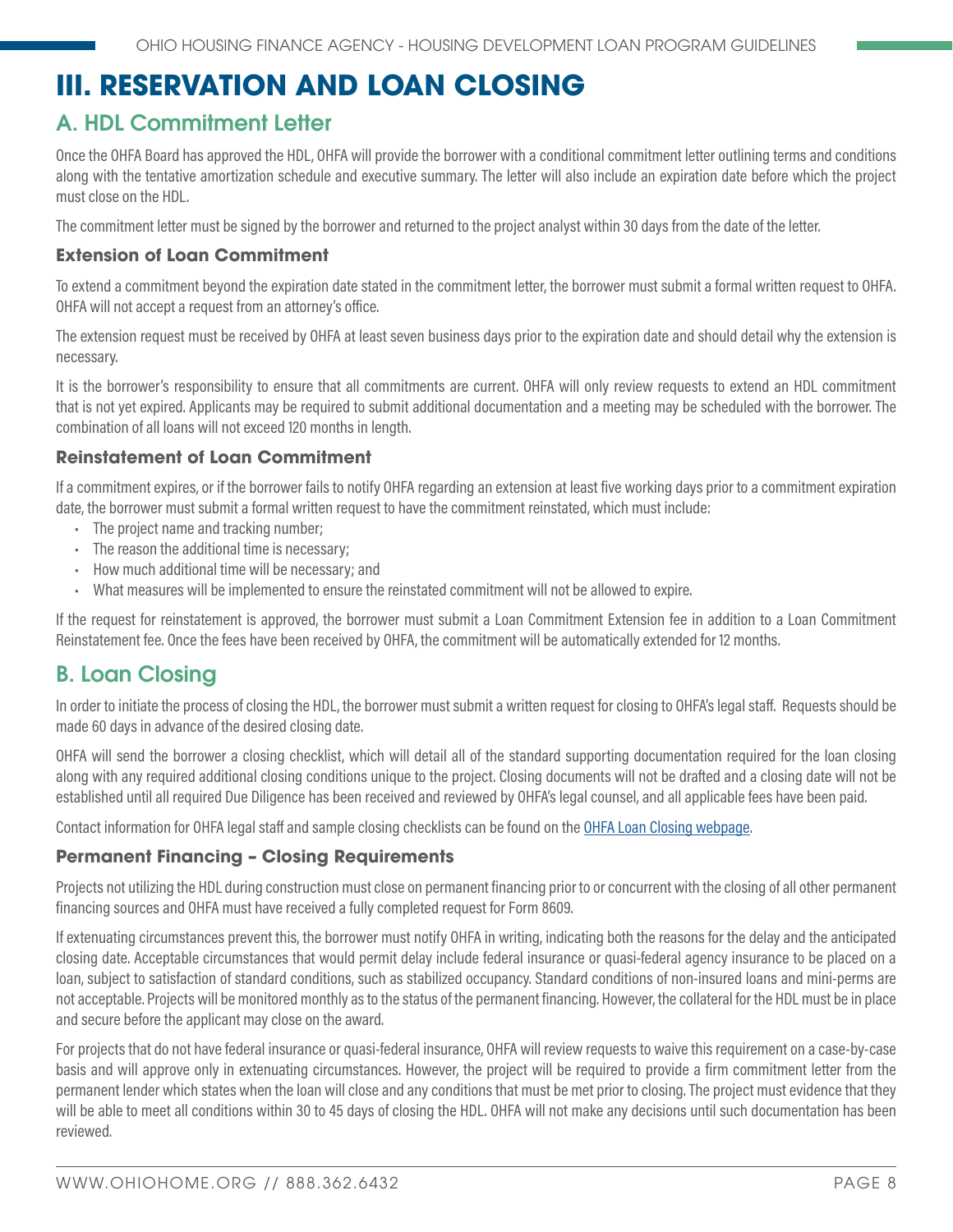# <span id="page-8-0"></span>**IV. NOTIFICATION OF PROJECT CHANGES**

# A. Prior to Loan Closing

The owner is required to contact OHFA immediately in the event any changes occur to a project after it has been approved by the OHFA Board including, but not limited to, changes in the development team (ownership structure, developer, general contractor, limited partner, and/or management company), the unit mix or affordability, nature of the project, etc.

The owner must submit a formal written request to the Operations Manager explaining the proposed change and why it is being made. OHFA will review the request, along with any supporting documentation and issue a decision. OHFA staff may determine the change is substantive and must then be reviewed by the OHFA Board. Once a decision has been made, the project owner will be notified by mail.

#### **Loss of other OHFA funding**

Should the project lose major OHFA program funding (LIHTC, HDAP, etc.) the HDL commitment will be revoked. OHFA must be notified in writing by the borrower if such a situation arises.

# B. After Loan Closing

The borrower must notify OHFA in writing of any changes in address for the borrower, change of key personnel and/or change of ownership entity during the term of the HDL.

Correspondence concerning the above matters should be directed as follows:

Ohio Housing Finance Agency Director of Finance 57 East Main Street Columbus, OH 43215-5135

# **V. TERM EXTENSIONS**

Term extensions will be granted for no less than a three-month period. Projects will be invoiced for the full amount of interest resulting from extended terms. However, if a loan repays prior to the end of the extension, a refund will be issued for any full month(s) not required. If the term extension affects the commitment period for a subsequent loan, OHFA must receive a request to extend this commitment. Any combination of the above loans cannot exceed 120 months (10 years) in length.

A request for an extension does not guarantee approval. Requests are reviewed on a case-by-case basis based on the information provided and are subject to OHFA Board approval.

If the borrower fails to notify OHFA within five business days of the maturity date of the loan and the loan matures prior to OHFA's approval of the extension, OHFA may assess a penalty fee.